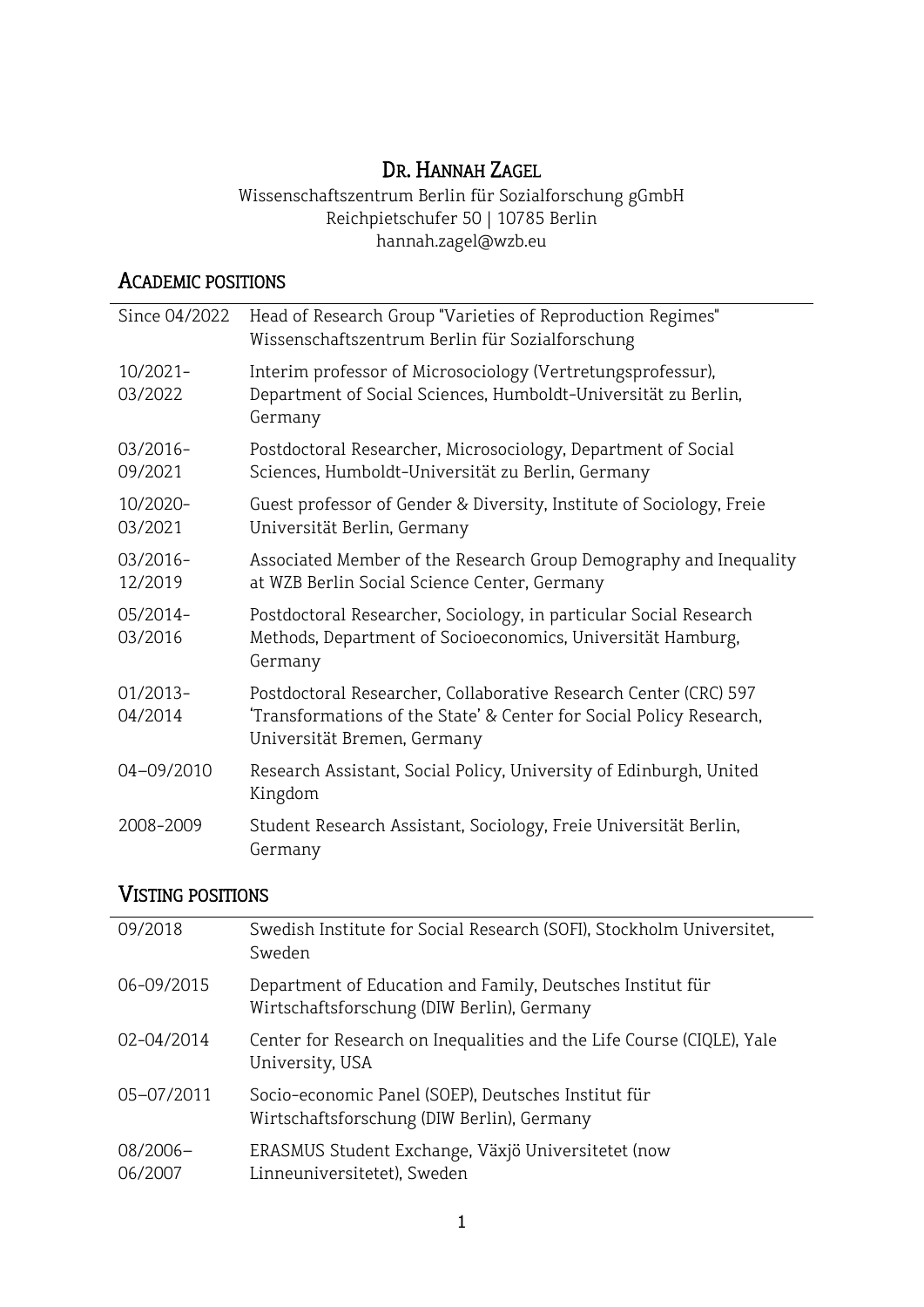# EDUCATION

| 2009-2013           | PhD Social Policy, University of Edinburgh, United Kingdom                                                                                                                                                                   |
|---------------------|------------------------------------------------------------------------------------------------------------------------------------------------------------------------------------------------------------------------------|
| 2007-2009           | MA Sociology, Freie Universität Berlin, Germany                                                                                                                                                                              |
| 2004-2007           | BA Sociology, University of Hamburg, Germany                                                                                                                                                                                 |
| <b>PUBLICATIONS</b> |                                                                                                                                                                                                                              |
| 2022                | Peer reviewed<br>Zagel, Hannah and Wim Van Lancker: Family policies' long-term effects<br>on poverty: a comparative analysis for single and partnered mothers,<br>Journal of European Social Policy.                         |
| 2021                | Zagel, Hannah, Sabine Hübgen, Rense Nieuwenhuis: Diverging trends in<br>single mother poverty across Germany, Sweden and the United<br>Kingdom: Toward a comprehensive explanatory framework, Social<br>Forces               |
| 2021                | Struffolino, Emanuela and Hannah Zagel: Limited detraditionalization<br>of intimacy. Growing socioeconomic differences in contraception at<br>first intercourse in Italy, Advances in Life Course Research.                  |
| 2020                | Zagel, Hannah, Henning Lohmann: "Conceptualising state-market-<br>family relationships in comparative research: A conceptual goodness<br>view on defamilization", Journal of Social Policy.                                  |
| 2020                | Zagel, Hannah: "Single mothers' contact frequency with family and<br>non-family members", Zeitschrift für Familienforschung   Journal of<br>Family Research, 32(1), 25-44.                                                   |
| 2020                | Zagel, Hannah, Zachary Van Winkle: "Women's Family and Employment<br>Life Courses Across Twentieth-Century Europe: The Role of Policies<br>and Norms", Social Politics: International Studies in Gender, State &<br>Society. |
| 2018                | Zagel, Hannah, Richard Breen: "Family demography and income<br>inequality in West Germany and the US", Acta Sociologica 62(2): 174-<br>192.                                                                                  |
| 2016                | Lohmann, Henning, Hannah Zagel "Family policy in comparative<br>perspective: the concepts and measurements of familisation and<br>defamilisation", Journal of European Social Policy 26(1): 48-65.                           |
| 2014                | Zagel, Hannah "Are all single mothers the same? Evidence from British<br>and West German women's labour market involvement trajectories.",<br>European Sociological Review 30(1): 49-63.                                     |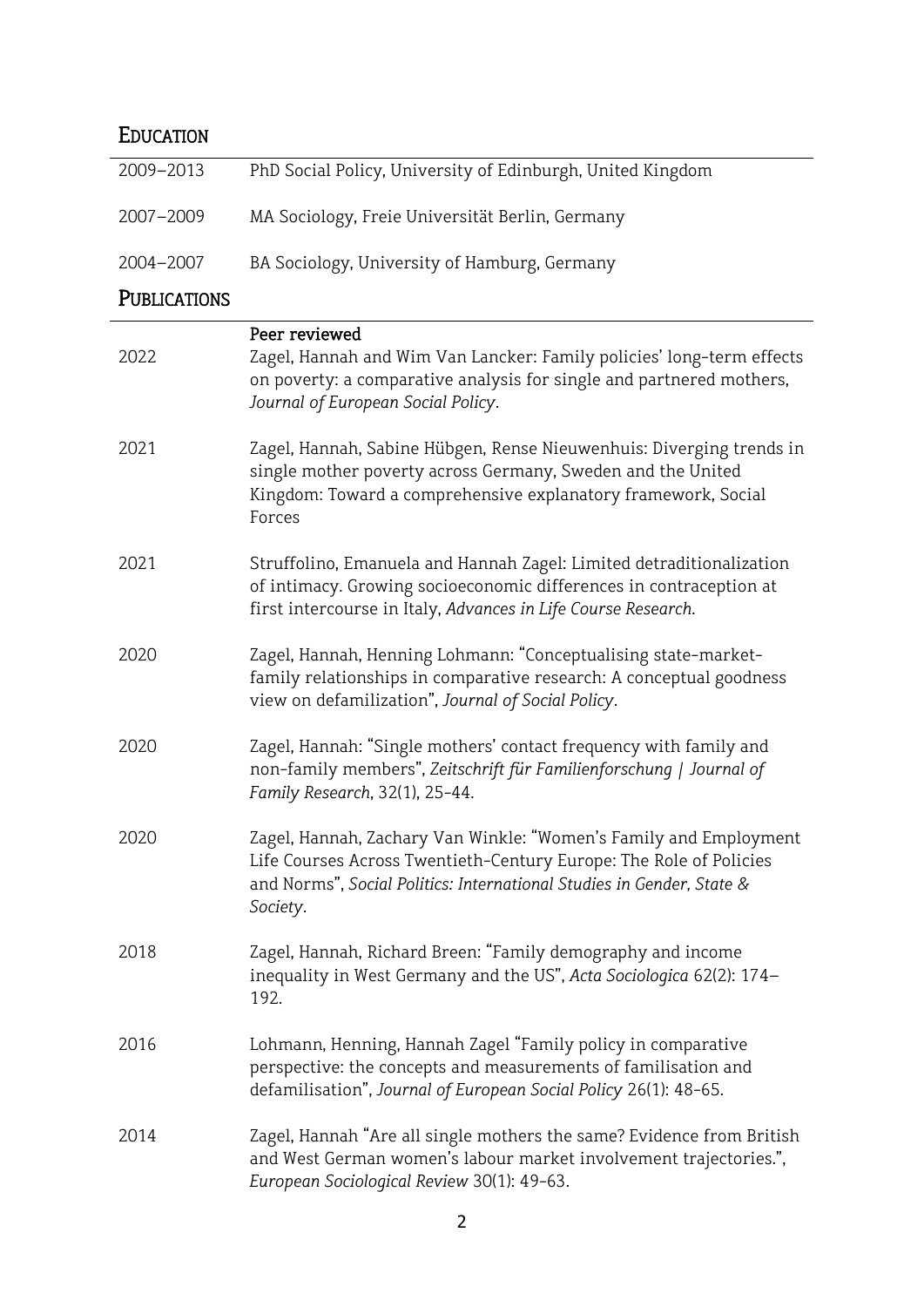| 2013        | Zagel, Hannah, Gitit Kadar-Satat, Myrthe Jacobs, Anthony Glendinning:<br>"The effects of early years' childcare on child emotional and<br>behavioural difficulties in lone and co-parent family situations",<br>Journal of Social Policy 42(2): 235-258.    |
|-------------|-------------------------------------------------------------------------------------------------------------------------------------------------------------------------------------------------------------------------------------------------------------|
| 2018        | <b>Books</b><br>Zagel, Hannah: Alleinerziehen im Lebensverlauf. Familiendynamiken und<br>Ungleichheit im Wohlfahrtsstaat. Wiesbaden: Springer.                                                                                                              |
| 2013        | Zagel, Hannah: Timing of single motherhood: implications for employment<br>careers in Great Britain and West Germany, The University of Edinburgh,<br>PhD Dissertation.                                                                                     |
| Forthcoming | Book chapters<br>Zagel, Hannah: "Social policies for lone mothers: a life course<br>perspective", in: Daly, Mary, Neil Gilbert, Birgit Pfau-Effinger, Douglas<br>Besharow (eds.), Oxford International Handbook of Family Policies.                         |
| 2020        | Zagel, Hannah, Henning Lohmann: "Conceptual approaches in<br>comparative family policy research." In: Nieuwenhuis, Rense, Wim Van<br>Lancker (eds.), Palgrave Handbook of Family Policy, Palgrave Macmillan.                                                |
| 2018        | Lohmann, Henning, Hannah Zagel: "Comparing Family Policies:<br>Approaches, Methods and Databases." In: Eydal, Gudny, Tine Rostgaard<br>(eds.), Handbook of Child and Family Policy, Edward Elgar.                                                           |
| 2018        | Zagel, Hannah, Sabine Hübgen: "A Life Course Approach to Single<br>Mothers' Economic Wellbeing in Different Welfare States." In:<br>Nieuwenhuis, Rense, Laurie Maldonaldo (eds.), The Triple Bind of Single-<br>Parent Families, Policy Press, pp: 171-194. |
| 2021        | <b>Other Publications</b><br>Reibling, Nadine, Hannah Zagel: "Choice in maternity care and<br>childcare policies in the Netherlands and Germany", Kongressband, 40.<br>Kongress der Deutschen Gesellschaft für Soziologie (DGS).                            |
| 2020        | Zagel, Hannah, Mary Daly: "Interdisciplinary Perspectives on Family<br>Formation Policies", Symposium Report.                                                                                                                                               |
| 2020        | Book Review: Schutzbach, Franziska: Politiken der Generativität,<br>https://www.soziopolis.de/lesen/buecher/artikel/konturen-einer-<br>europaeischen-reproduktionsordnung/                                                                                  |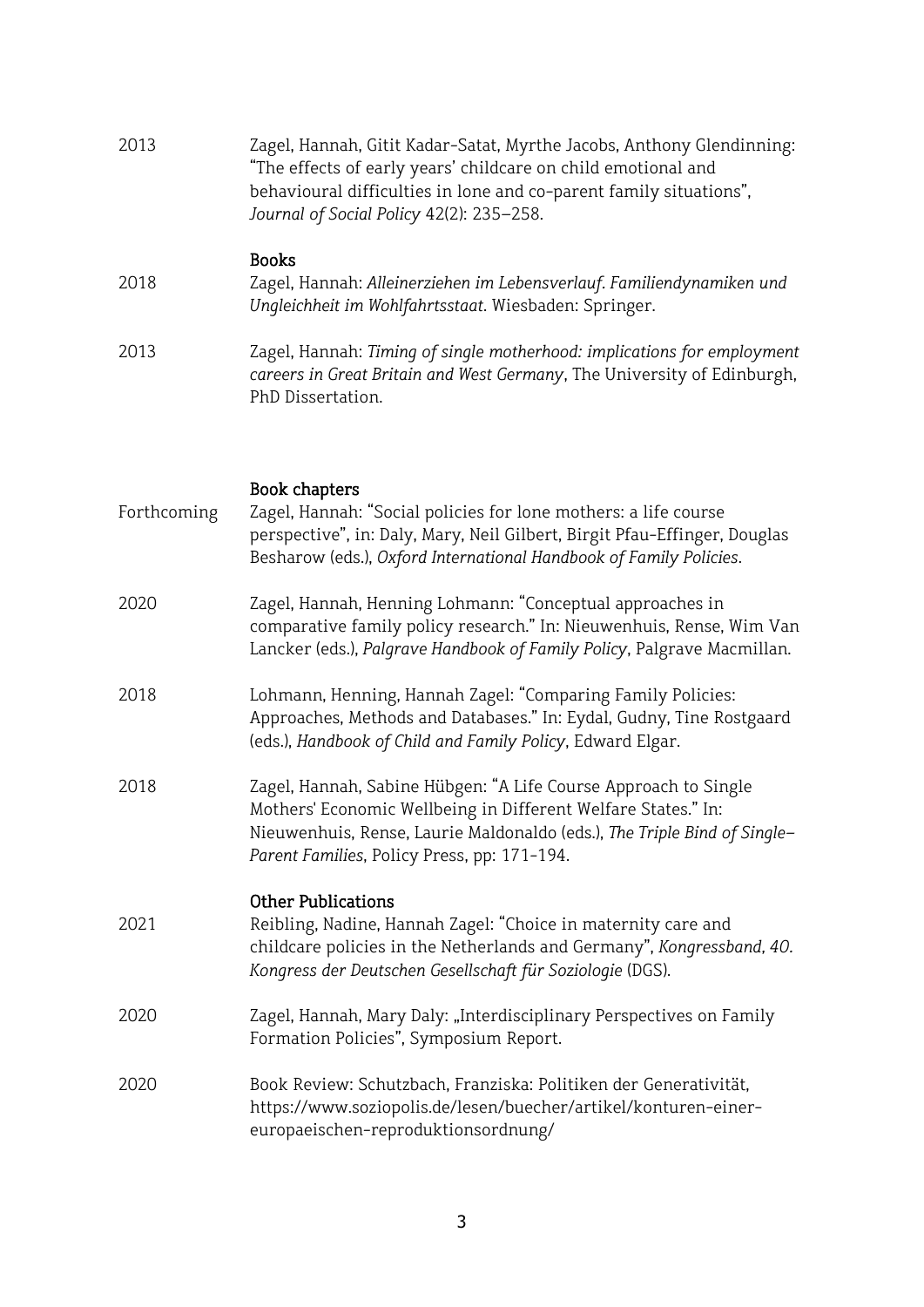| 2017 | Zagel, Hannah, Henning Lohmann: Konzepte und Messung von<br>Familienpolitik im Ländervergleich. In Kongressband, Geschlossene<br>Gesellschaften-38. Kongress der DGS. |
|------|-----------------------------------------------------------------------------------------------------------------------------------------------------------------------|
| 2015 | Zagel, Hannah: Support for lone parents in Germany,<br>Diskussionspapier, EU Mutual Learning Programme in Gender Equality,<br>Paris.                                  |
| 2015 | Zagel, Hannah: "Understanding Differences in Labour Market<br>Attachment of Single Mothers in Great Britain and West Germany", ZeS<br>Arbeitspapier 03/2015.          |

# **DISSEMINATION**

| 2021 | Struffolino, Emanuela, Hannah Zagel, Jonas Braun and Martin Gädecke:<br>Teleworkability in the first wave of the COVID-19 pandemic in<br>Germany: A household perspective, KOMPAKK Interim Project Report,<br>online publication.                                                                                          |
|------|----------------------------------------------------------------------------------------------------------------------------------------------------------------------------------------------------------------------------------------------------------------------------------------------------------------------------|
| 2021 | Zagel, Hannah, Emanuela Struffolino, Martin Gädecke:<br>Wirtschaftszweige im Lockdown während der ersten Welle der Covid-<br>19 Pandemie: ein Vergleich zwischen den Bundesländern, FIS-Briefing<br>(Fördernetzwerk Interdisziplinäre Sozialpolitikforschung),<br>https://www.fis-netzwerk.de/fisonlinedialog-fisbriefings |
| 2020 | Fasang, Anette, Martin Gädecke, Emanuela Struffolino, Hannah Zagel:<br>"Mit Risiken rechnen. Sozialpolitik muss Individuen ebenso im Blick<br>haben wie ihr Zusammenleben in Haushalten", WZB Mitteilungen.                                                                                                                |
| 2020 | Zagel Hannah, Zachary Van Winkle: "Policies or Culture?" PopDigest,<br>Population Europe, https://population-europe.eu/pop-digest/policies-<br>or-culture.                                                                                                                                                                 |
| 2019 | Zagel, Hannah, Wim Van Lancker: Langfristige Wirkung:<br>Familienpolitik, die Eltern früh unterstützt, senkt das Armutsrisiko für<br>Alleinerziehende dauerhaft, WZB Mitteilungen.                                                                                                                                         |
| 2019 | Struffolino, Emanuela, Hannah Zagel: 30 years of inequalities. Family<br>planning centers in Italy: inGenere,<br>http://www.ingenere.it/en/articles/<br>30-years-inequalities-family-planning-centers-italy.                                                                                                               |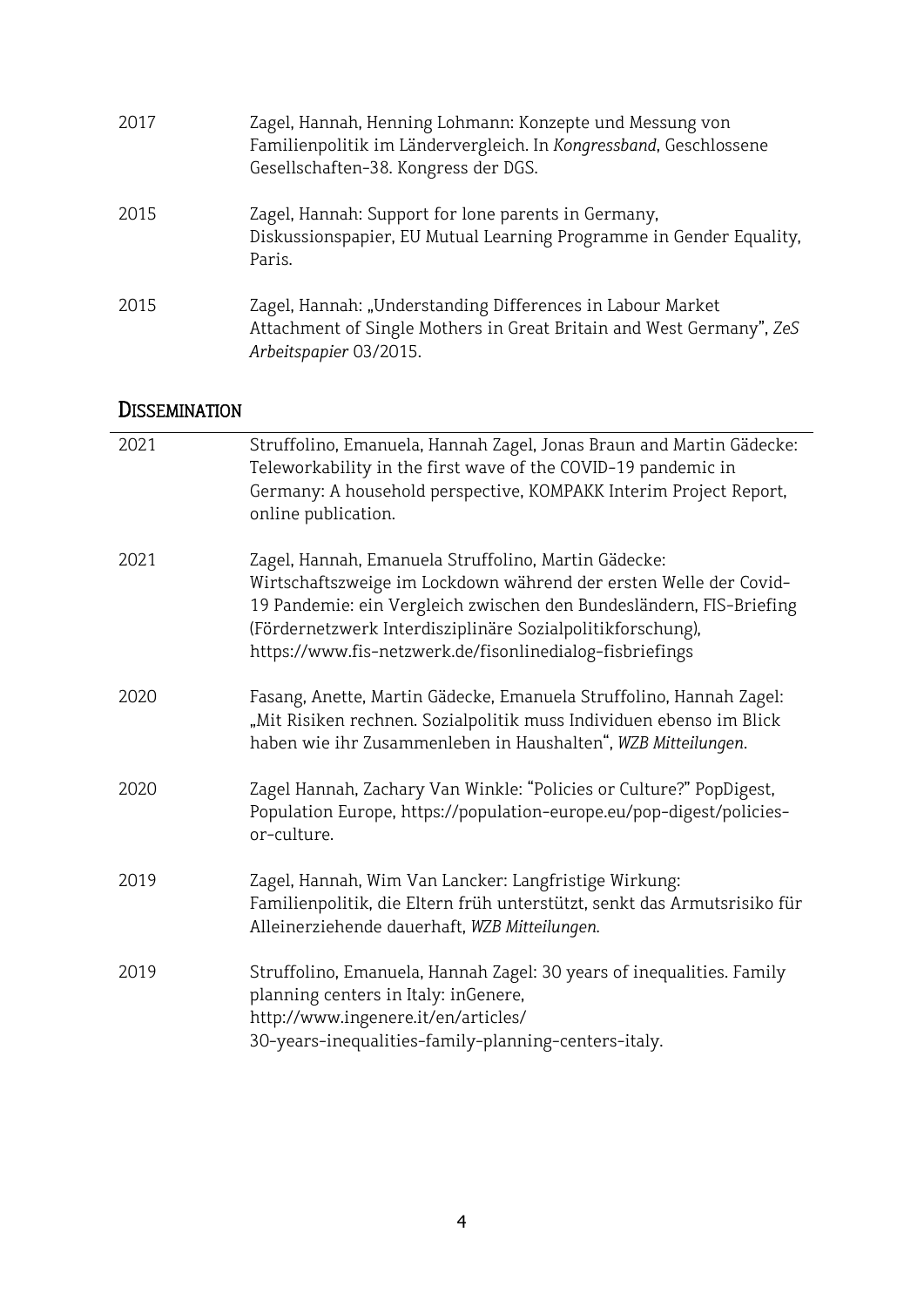# GRANTS

| 10/2020                        | DFG Emmy-Noether-Group "Varieties of Reproduction Regimes:               |
|--------------------------------|--------------------------------------------------------------------------|
| start date:                    | Institutions, norms and social inequality (REPROREG)", Host Institution: |
| 1 April 2022                   | WZB Berlin Social Science Center, Principal Investigator (PI),           |
|                                | 1,601,454.00 Euro.                                                       |
| 09/2020-                       | Project Funding: "Household structure and economic risk during the       |
| 08/2021                        | COVID-19 pandemic in East and West Germany: Compensation or              |
|                                | accumulation? (KOMPAKK)" Co-PI with Anette Fasang and Emanuela           |
|                                | Struffolino, Support network for interdisciplinary social policy         |
|                                | research (FIS) of the Federal Ministry for Social and Labour Affairs     |
|                                | (BMAS), 72,256.99 Euro.                                                  |
| 02/2019-                       | Project Funding: "Interdisciplinary Perspectives on Family Formation     |
| 08/2020                        | Policies: A Comparative Symposium", Co-PI with Mary Daly (Oxford),       |
|                                | OX/BER Research Partnership, Seed Funding I, 14,000 Euro.                |
| 2018                           | INGriD-2 Visiting Grant, Swedish Institute for Social Research (SOFI)    |
|                                | Stockholm (10 days).                                                     |
| 01-08/2016                     | Project Funding "Single parenthood as a life course phenomenon"          |
|                                | Kompetenzzentrum für Nachhaltige Entwicklung, Universität                |
|                                | Hamburg, 4,500 Euro.                                                     |
| <b>CONFERENCE ORGANISATION</b> |                                                                          |

#### 2021 2019 2015 2011 Stream Convenor: "Family planning policies, reproductive rights, and health", 18th Annual ESPAnet Conference, University of Leuven, Belgium, 31 Aug-3 Sep (with Nadine Reibling, Siegen). Co-organisation of the Symposium "Interdisciplinary Perspectives on Family Formation Policies", 29 November 2019, Humboldt-Universität zu Berlin (with Mary Daly, Oxford). Stream Convenor: "Familisation, Defamilisation and Individualisation: Concepts and measurement of family policy and its outcomes", 13th Annual ESPAnet Conference, University of Southern Denmark, Odense, 3-5 September 2015 (with Henning Lohmann, Hamburg). Co-organizer of the two-day young researcher symposium: "Researching Feminist Futures", School of Social and Political Science,

University of Edinburgh.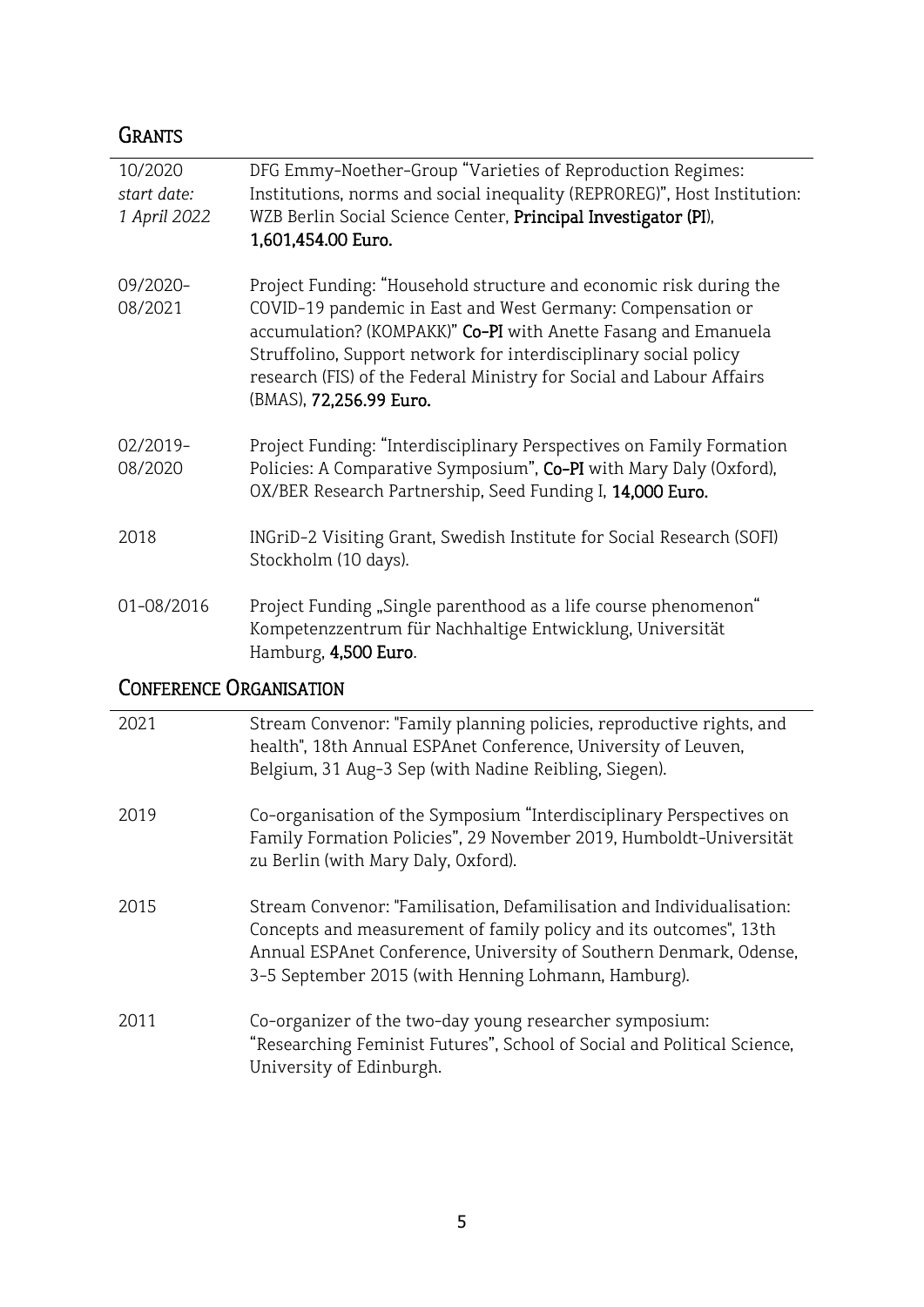### INVITED TALKS

| 10/2021                                               | "Household structures and economic risks in the Covid-19 pandemic in<br>East and West Germany" (with Anette Fasang and Emanuela<br>Struffolino), Sozialpolitik in der Pandemie, DIFIS Institut, 8 October<br>2021 (online-event). |
|-------------------------------------------------------|-----------------------------------------------------------------------------------------------------------------------------------------------------------------------------------------------------------------------------------|
| 05/2021                                               | "Lone parents' employment during the pandemic in the UK (with Tina<br>Haux), LSE single-parent family conference, 24-25 May 2021 (online-<br>event).                                                                              |
| 09/2020                                               | "Lone parenthood in the life course: Family dynamics and inequalities<br>in the welfare state", ifb Bamberg, Germany (online meeting).                                                                                            |
| 01/2020                                               | "Varieties of familism revisited: Reproductive individualization in<br>comparative perspective", Department of Socio-economics Colloquium,<br>Universität Hamburg.                                                                |
| 02/2017                                               | "Family policy and single mothers' economic disadvantage", Social<br>stratification, welfare, and social policy Brown Bag Seminar, at the<br>Swedish Institute for Social Research (SOFI).                                        |
| 10/2015                                               | "Support for lone parents in Germany", EU Workshop on Support for<br>Lone Parents, EU Mutual Learning Programme in Gender Equality,<br>Paris, France.                                                                             |
| <b>SELECTED CONFERENCE PRESENTATIONS (SINCE 2016)</b> |                                                                                                                                                                                                                                   |

- 09/2021 "Better off without you? Mental health, partnership context and couple conflict", 7<sup>th</sup> Interdisciplinary International pairfam Conference (online event).
- 06/2021 "Accumulation and compensation of economic risks in households: East and West Germany in the context of the Covid-19 pandemic" (with Emanuela Struffolino and Anette Fasang) Spring Meeting DGS Social Inequality & Social Policy Sections (online event).
- 09/2020 "How institutions affect births and birthing experiences: A comparative perspective on choice in maternity care and childcare in Germany and the Netherlands" (with Nadine Reibling), Adhoc-Group on Births and Birthing Experiences, DGS Annual Congress, Berlin, Germany (online event).
- 03/2020 "Single mothers' housing conditions in comparative perspective: the role of housing systems" (with Rense Nieuwenhuis), Spring Meeting DGS Family Sociology, Munich, Germany.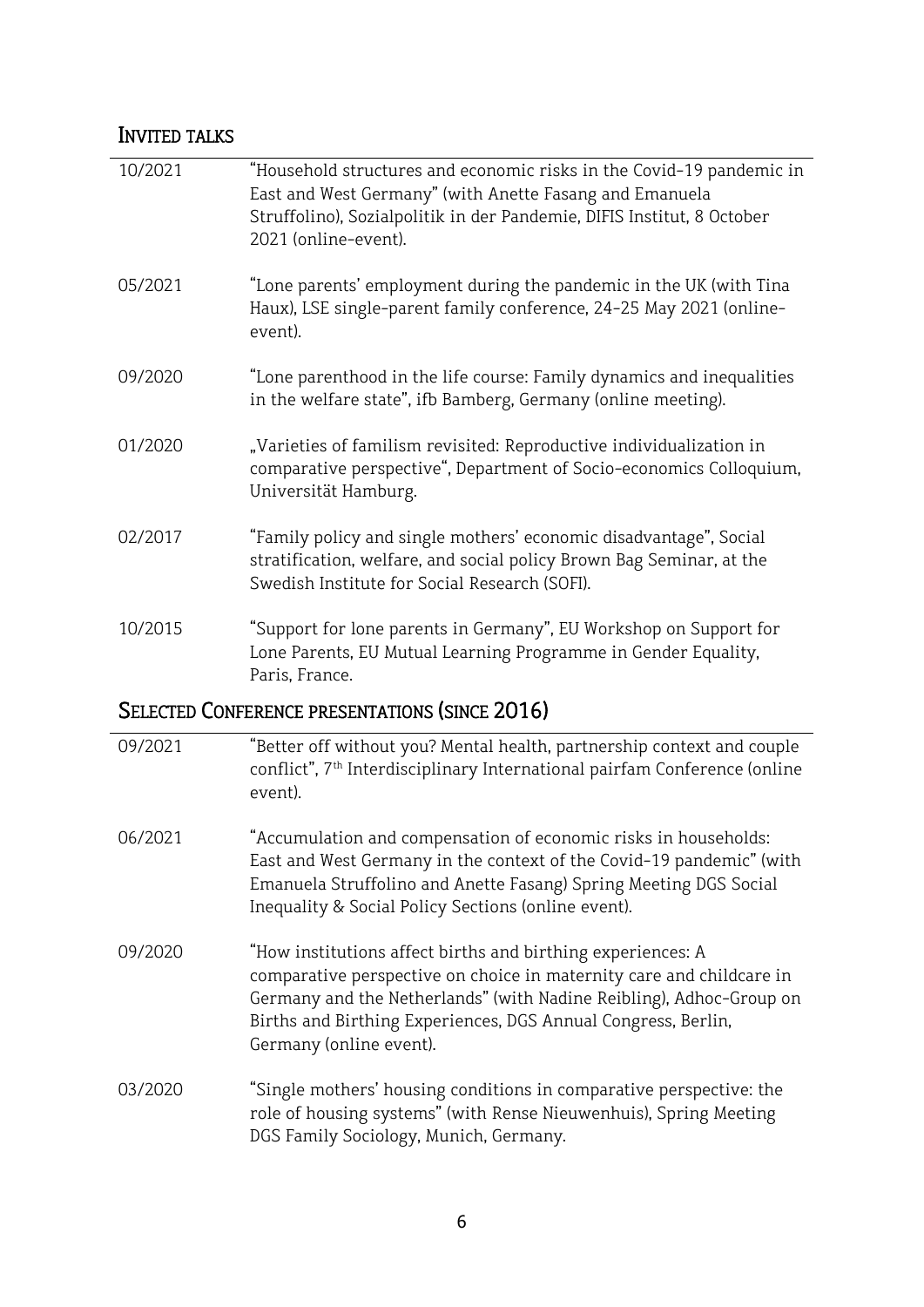10/2019 09/2019 09/2019 03/2019 "Family formation policies – A theoretical approach", Fall Meeting DGS Family Sociology, Bamberg, Germany. "25 years of defamilisation: An investigation into conceptual goodness" (with Henning Lohmann), ESPAnet Conference, Stockholm, Sweden. "Explaining diverging trends in single mother poverty in Germany, Sweden and the UK" (with Sabine Hübgen and Rense Nieuwenhuis), ESPAnet Conference, Stockholm, Sweden. "The stratification of family life courses: the role of family policies and gender egalitarianism" (with Zachary Van Winkle), RC28 Spring Meeting, Frankfurt a.M., Germany. 10/2018 09/2018 03/2018 08/2017 05/2017 04/2017 09/2016 09/2016 09/2016 Single mothers' poverty risks across the life course: how effective is a social investment strategy? (with Wim Van Lancker), ECSR Conference, Paris, France. Single mothers' poverty risks across the life course: how effective is a social investment strategy? with Wim Van Lancker, ESPAnet Annual Conference, Vilnius, Lithuania. "The social integration of single mothers: Evidence from East and West Germany", RC28 Spring Meeting, Cologne, Germany "Maternal health in children's early years: the role of partnership and income trajectories" (with Anette Fasang and Jenny Schmidtke), ECSR Conference, Milan, Italy. "Mothers' partnership and income trajectories after childbirth and maternal health" (with Anette Fasang and Jenny Schmidtke), 5th Pairfam User Conference, Bremen, Germany. "The social integration of single mothers: Evidence from East and West Germany", Population America Association Annual Meeting, Chicago, IL, USA. "Concepts and measurement of family policy in comparative perspective" (with Henning Lohmann), Adhoc-Group on Welfare Statism, DGS-Kongress, Bamberg, Germany. "Lone motherhood timing and social contacts in the life course", ECSR Conference, Oxford, UK. "Single motherhood, social risks and life course regimes", ESPAnet Conference, Rotterdam, Netherlands.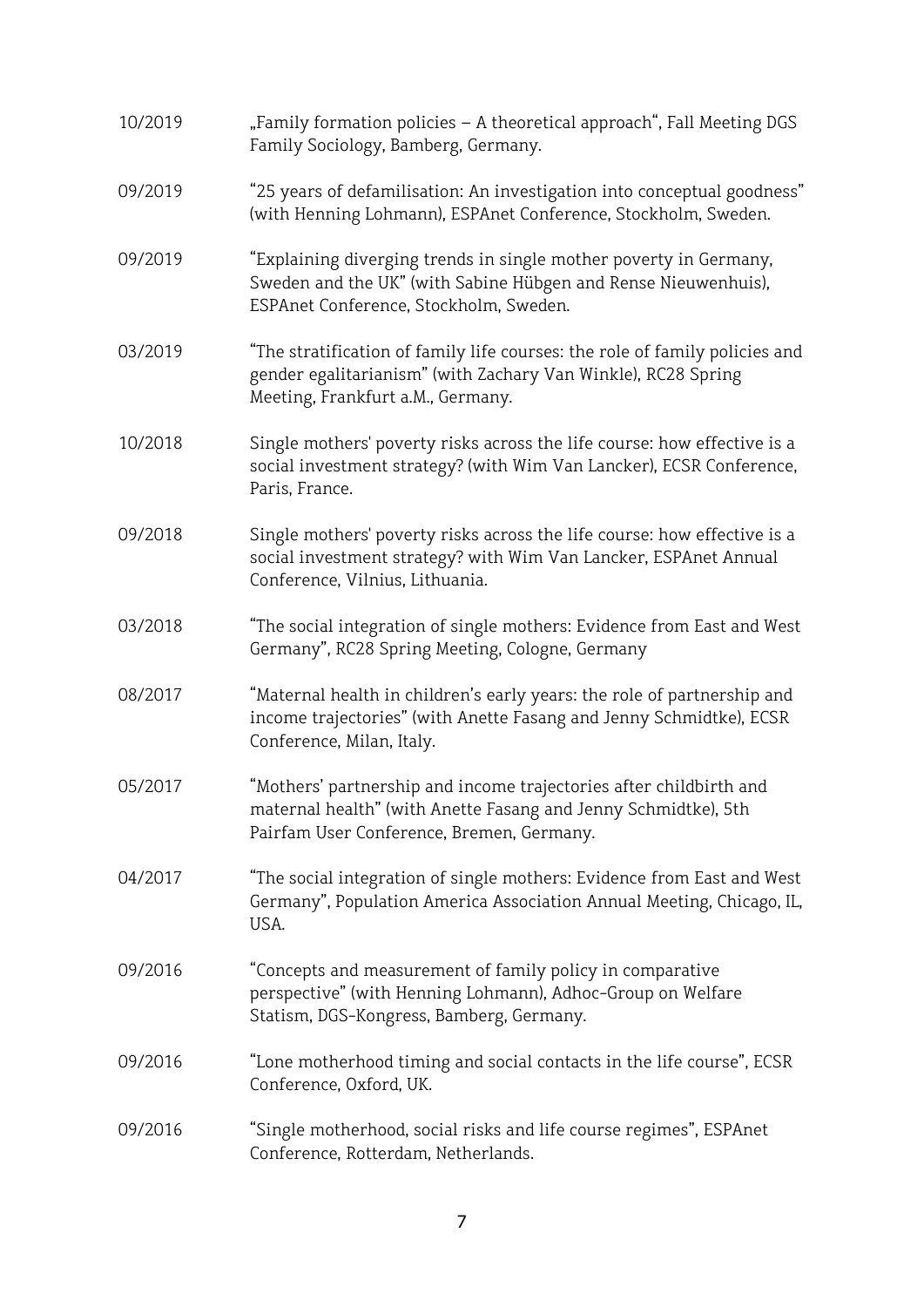| <b>MEDIA</b>        |                                                                                                                                      |
|---------------------|--------------------------------------------------------------------------------------------------------------------------------------|
| 07.02.2020          | On gender roles and lone parents, VDI Nachrichten.                                                                                   |
| 19.02.2019          | On the project "Interdisciplinary Perspectives on Family Formation<br>Policies" and the Oxford-Berlin Partnership, Berliner Zeitung. |
| 13.03.2019          | On lone parenthood in the life course and portrait, HU NEWS.                                                                         |
| $T_{TA}$ or $m_{D}$ |                                                                                                                                      |

### TEACHING

#### Freie Universität Berlin

Family policy in comparative perspective, Research placement, MA Sociology, 4 SWS, WiSe 20/21 (Online course).

Regulation of intimacy and reproduction in comparative perspective, Seminar, MA Sociology, 2 SWS, WiSe 20/21 (Online course)

Family, diversity and social inequalities, Seminar, MA Sociology, 2 SWS, WiSe 20/21 (Online course).

Single parenthood in social research: concepts, empirical findings and policy needs, Seminar, MA Sociology, 2 SWS, WiSe 20/21 (Online course).

#### Humboldt-Universität zu Berlin

Family and Demographie lecture, BA Social Sciences (jointly with Gökce Yurdakul), WiSe 2021/22.

Familienpolitik in vergleichender Perspektive (Family policy in comparative perspective), Seminar, BA Social Sciences, 2 SWS, SoSe 2021 (Online course).

Regulierung von Intimität und Reproduktion im internationalen Vergleich (Regulation of intimacy and reproduction in international comparison), Lektüreseminar, MA Social Sciences and Gender Studies, 2 SWS, SoSe 2020, SoSe 2021 (Online course).

Family and Demography 'Grundkurs', Seminars accompanying the lecture, BA Social Sciences, each semester 2x2 SWS, WiSe 2016/17, WiSe 2018/19, WiSe 2019/20, WiSe 2021/22.

BA-, MA- and PhD Colloquium Microsociology, Colloquium, 2 SWS, SoSe 2019, WiSe 2021/22.

Regulierung des Privaten (Regulating private lives), Lektüreseminar, MA Social Sciences, 2 SWS, SoSe 2019.

Writing Workshop Social Demography, Colloquium, 2 SWS, SoSe 2019, WiSe 201/22 (English).

Familiendiversität und Ungleichheit (Family diversity and inequality), Seminar, BA Social Sciences, 2 SWS, SoSe 2017.

Familienpolitik in vergleichender Perspektive (Family policy in comparative perspective), Vertiefungsseminar, BA Social Sciences, 4 SWS, SoSe 2016.